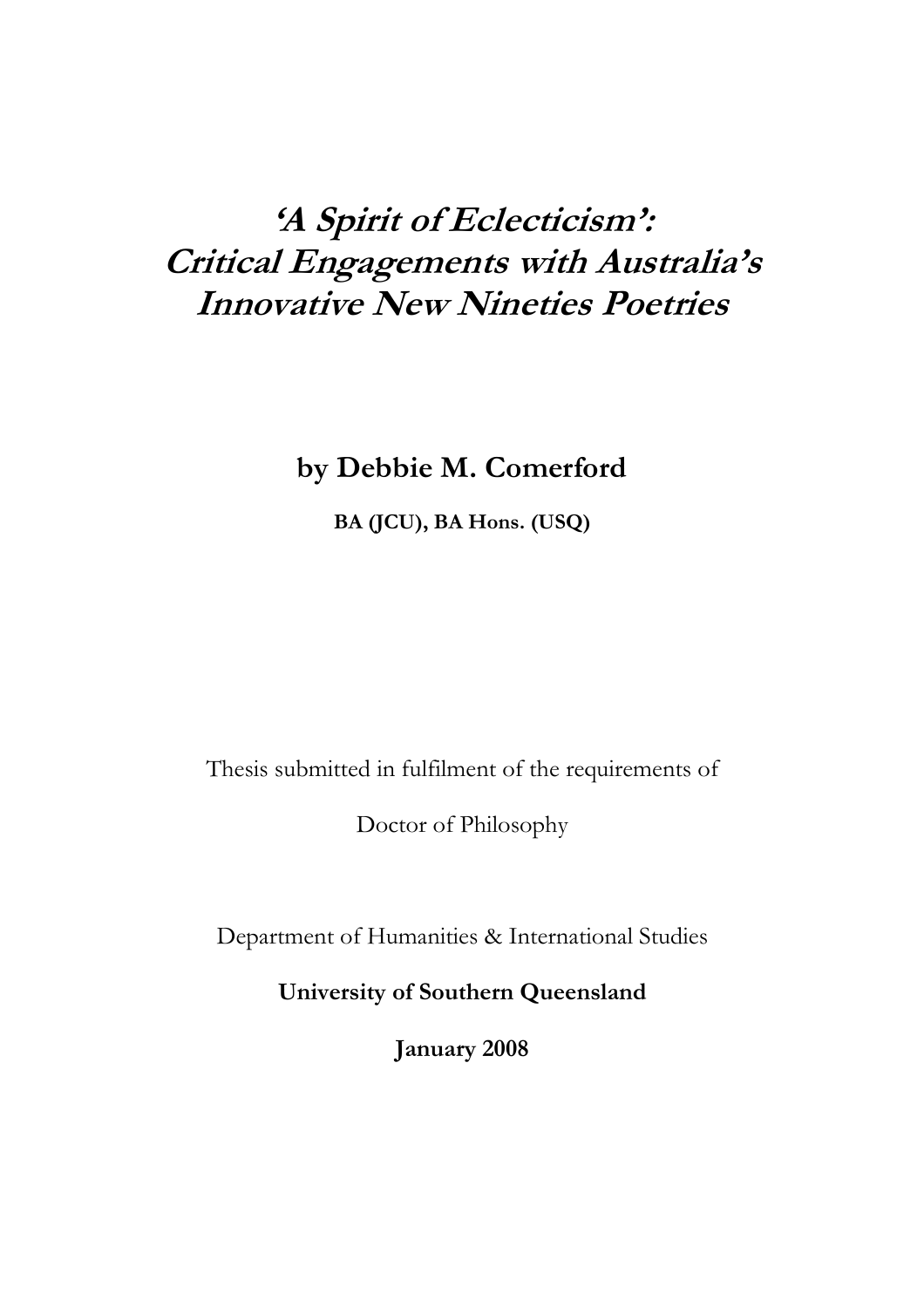#### ABSTRACT

In the 1990s Australia's poetry milieu was enlivened by the emergence of a number of new poets and their poetry. This study groups these poets together under the title of 'new nineties poets and poetries'. For the purposes of this study 'new nineties poets and poetries' refers to poetry written for the page by poets who published their first collection between 1990 and 2000 and who continue to write into the twenty-first century. New nineties poets and their poetry are not a new 'movement' or 'school' of poets; the poetry is characterised by diverse forms, styles, approaches and practices. Within these eclectic poetic practices emerge shared concerns with the issues of embodiment, language, cultural difference and violence.

As John Leonard discusses, the "new poets evade categorization" (*New Music* xv) and it is the premise of this study that appropriate poetry criticism needs to respect and celebrate the eclecticism of new nineties poetries by resisting the convenient application of categories and divisive labels. This study attends to the critical question of what type of poetry criticism is appropriate for new nineties poetries. One answer to this question emanates from what Leonard describes as the "spirit of eclecticism" that characterises this new poetry (*New Music* xv). Criticism that works with this "spirit of eclecticism" will be as eclectic as the poetry itself. Antithetical to critical approaches that homogenise poetry with unifying frameworks, this study advocates multiple critical approaches. Working respectfully in relation and in conversation with new nineties poets, the eclectic critical engagements of this thesis are connected by the equally eclectic theories of postmodernism.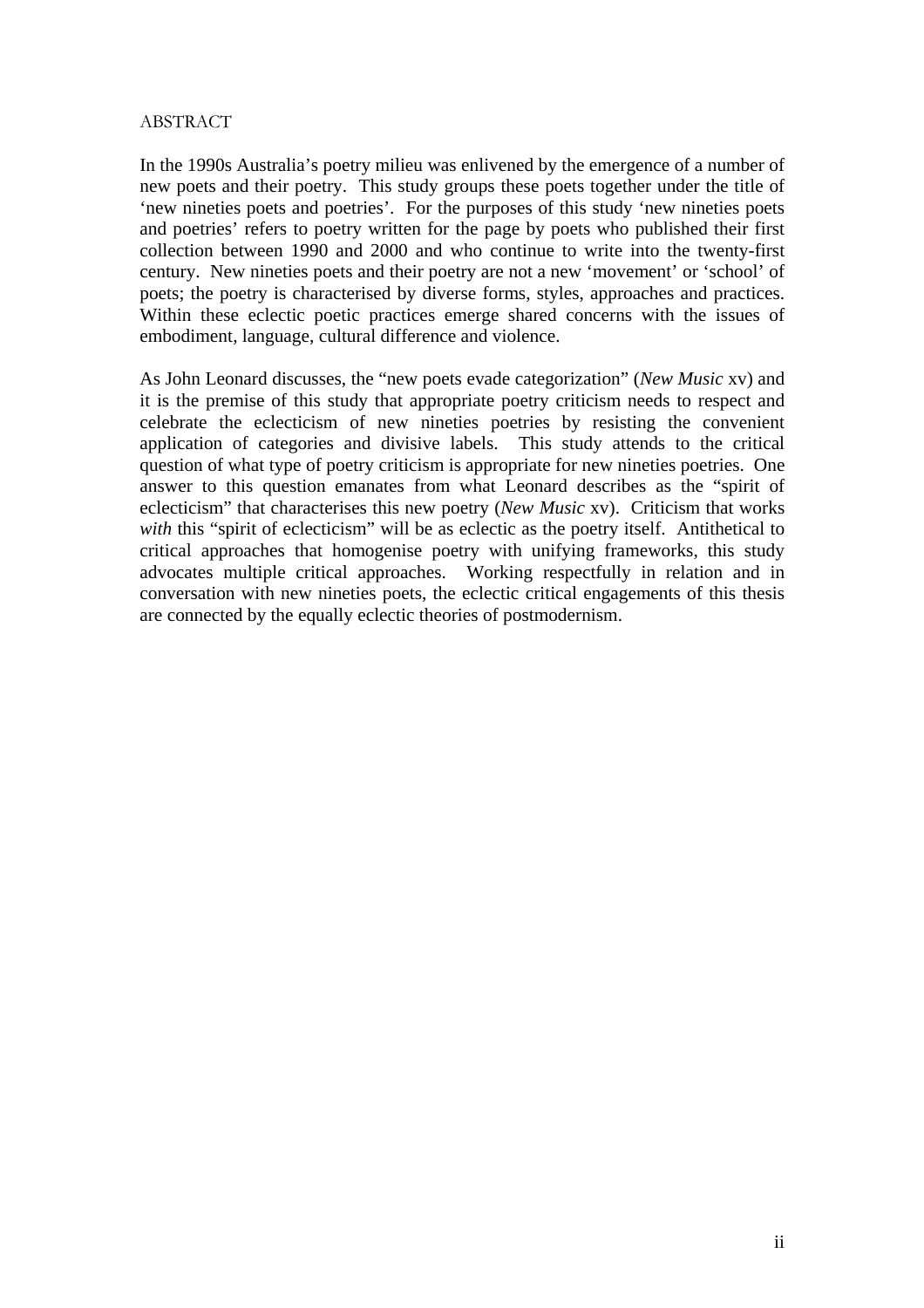#### CERTIFICIATION OF DISSERTATION

I certify that the ideas, experimental work, results, analyses and conclusions reported in this dissertation are entirely my own effort, except where otherwise acknowledged. I also certify that the work is original and has not been previously submitted for any other award, except where otherwise acknowledged.

 $\overline{\phantom{a}}$  , and the contract of the contract of the contract of the contract of the contract of the contract of the contract of the contract of the contract of the contract of the contract of the contract of the contrac

 $\overline{\phantom{a}}$  , and the contract of the contract of the contract of the contract of the contract of the contract of the contract of the contract of the contract of the contract of the contract of the contract of the contrac

 $\overline{\phantom{a}}$  , and the contract of the contract of the contract of the contract of the contract of the contract of the contract of the contract of the contract of the contract of the contract of the contract of the contrac

Signature of Candidate Date

ENDORSMENT

Signature of Supervisor/s Date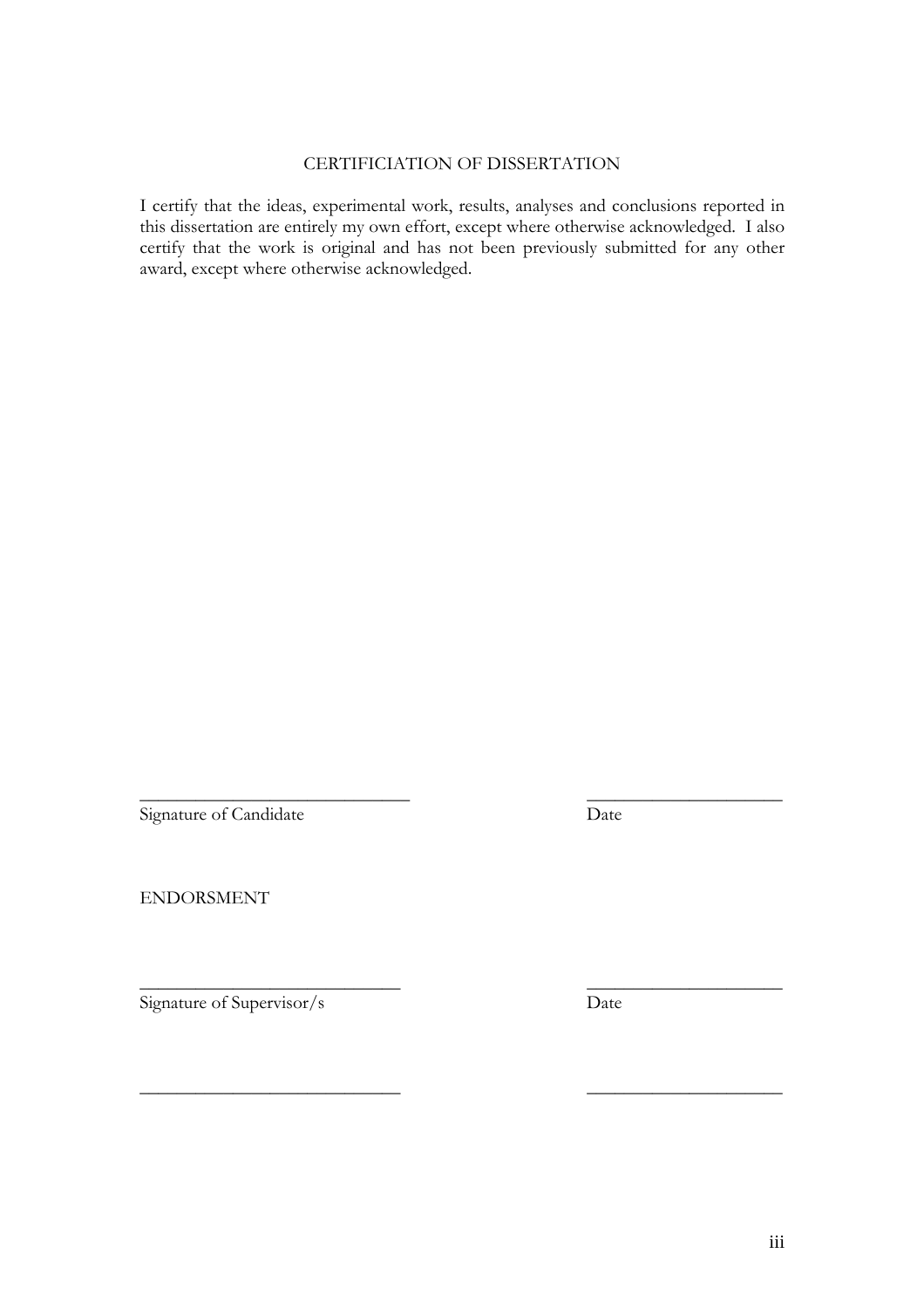#### ACKNOWLEDGEMENTS

It is with heartfelt gratitude that I acknowledge the many poets who participated in the numerous conversations that form and inform this research. I thank each of you for your art – the poetry that inspired and sustained my writing. Special thanks to those who contributed to the Poetryetc and Poetry Espresso communities during my research. The discussions were always thought provoking and vibrant, and they profoundly enrich this study. Thank you for welcoming me into your poetry worlds and for your interest and encouragement. In particular I thank Alison Croggon, Rebecca Edwards, Peter Minter, John Mateer and Emma Lew. Each of you has generously contributed to this study and shared your personal and poetic life with me. Friendships spiralled in and around these conversations and for that I thank you. This study is intended as a rhizomatic gift to new nineties poets and others and I hope that it will inspire further critical discussions.

The Faculty of Arts at the University of Southern Queensland provided generous research funding and the staff of the Department of Humanities and International Studies have provided support and encouragement throughout this process. In particular I thank my Principal Supervisor, Dr. Alison Bartlett, for her enduring support, assistance and friendship. My thanks also to my Associate Supervisor, Professor Robert Dixon, for his initial input and continuing encouragement. Thank you to Dr. Brian Musgrove who has always been a source of wisdom and support. My sincere gratitude to Dr. Christopher Lee for willingly 'picking up the baton' after the game had started! His new perspective brought a thoughtful critique to the study and his assistance was invaluable to the final thesis.

It is with great thanks that I acknowledge John Leonard for sparking my passion for poetry, continuing to provide perfect advice, thoughtful critiques and sincere encouragement. Thank you to Anne Vickery and Kate Fagan for sharing their expertise on American Language poetry and the friendships that lightened our discussions. Thank you to Anne Galligan – I miss our 'spirally talks' and our cups of tea. Thanks also to Louise Thomason and Louise Mills who were there in the beginning and though our paths cross less frequently, they continue to walk with me. Thank you to my best friends Lyn Charchalis and Alison Lee – your friendship is the web that holds me.

To my family who have understood and not understood, I thank you for being there and encouraging me to go on. Thank you to my son, Gabriel – you are the star of my life. To my husband Tim, I am overwhelmed by your enduring support and faith, and without you this would not be.

Finally, I dedicate this thesis to my Father, Terence John Comerford, who tragically did not live to see its completion.